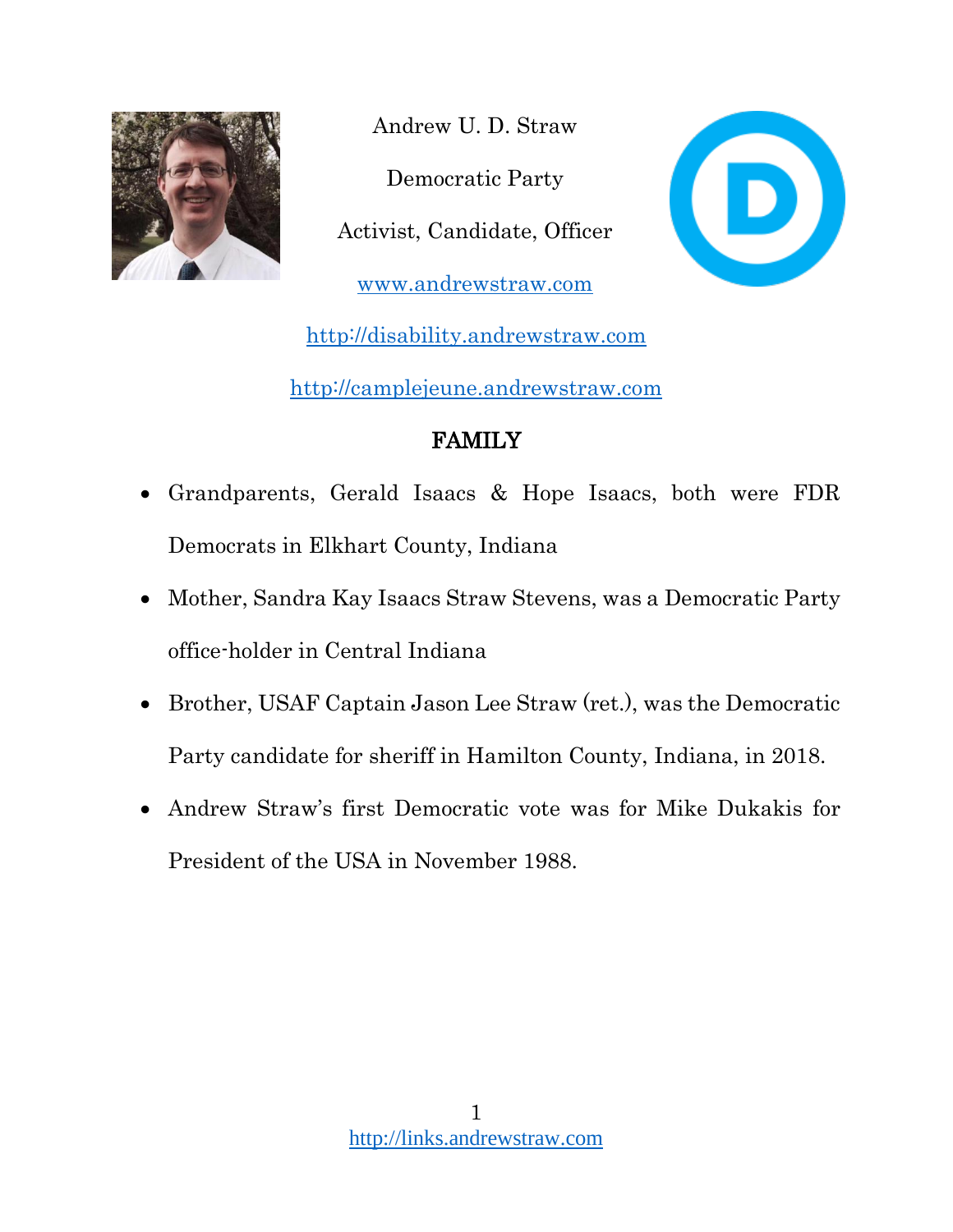#### PARTY BUILDING AND ACTIVISM

- Founded the Indiana University College Democrats with a friend in 1994. Served as its membership director.
- Created a petition against federal student loan cuts and with the help of Obama official Lisa Kohnke obtained 703, including the entire Bloomington Common Council. As representative for the Law School in student government, Straw's resolution to protect student loans passed 38-3-1.
- Straw wrote columns for the Indiana Daily Student from a Democratic perspective.
- Democrats Abroad Activist, Australia/New Zealand, 2008
- Advocate for Disability Rights in Indiana Democratic Party and South Bend, Indiana, 2011, 2012, 2017, 2018, 2019
- Obtained reform from Democratic National Committee and Indiana Rule 10 changed to include people with disabilities in Party meetings. Wrote to all DNC members. 2017
- Indiana Civil Rights Commission voted 6-0 that Democratic HQ in South Bend discriminated based on disability. Later reversed on other grounds, 4-0.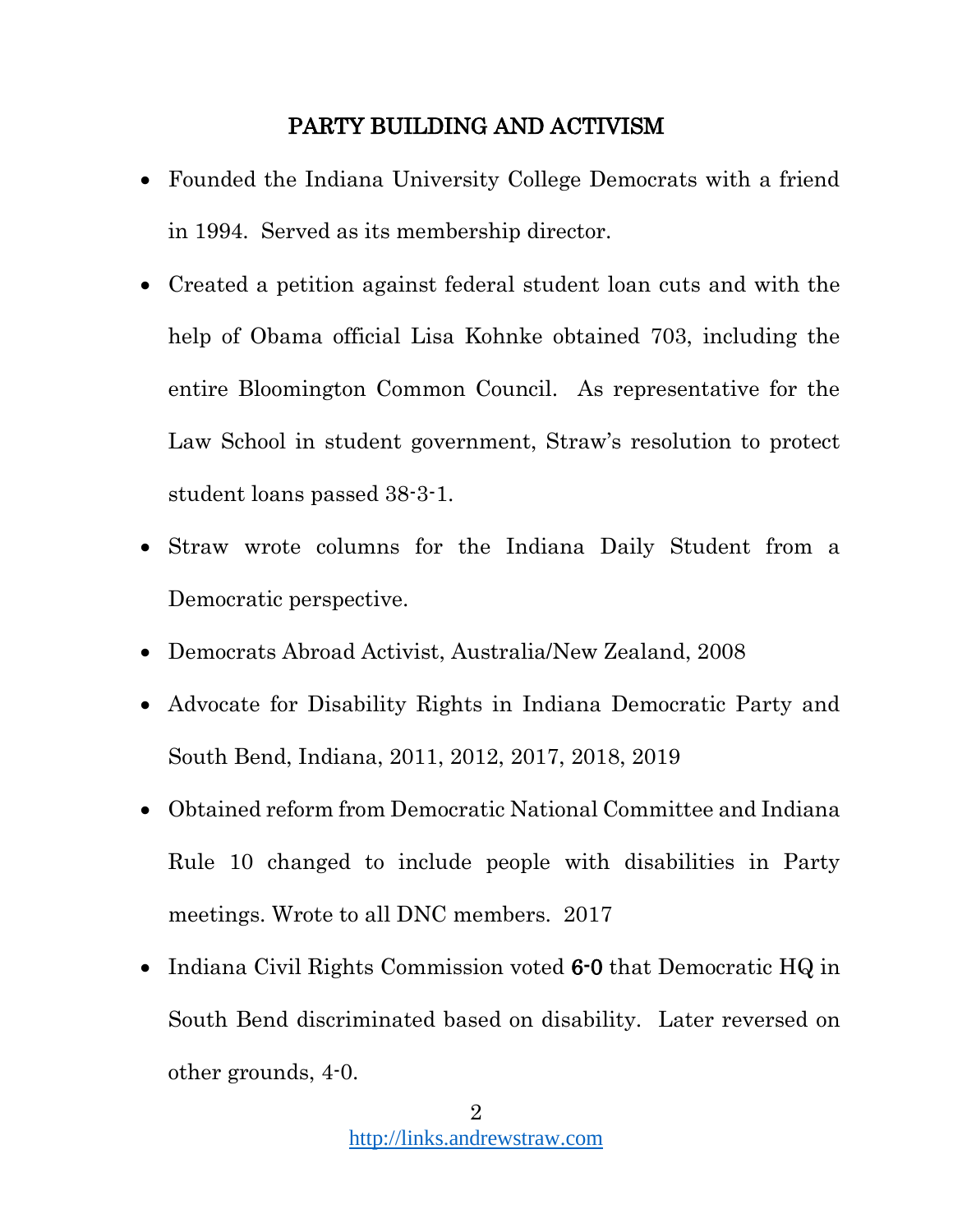- Ran against Butch Morgan for district chair for IN-2 before he was indicted and convicted of election fraud (falsifying signatures scheme). Received 1 vote, the first vote against Morgan since 1994. 2012
- Obtained ADA settlement against South Bend Mayor Pete Buttigieg and his corporate counsel and ADA coordinator for ADA violations in sidewalks and accessible feature access. Federal Highway Administration (FHWA) in Washington, D.C., evaluated South Bend situation and wrote letter in support of changes Straw requested.

#### OFFICER AND CANDIDATE AND LEGAL

- Precinct Chair in Bloomington, Indiana, appointed and then elected with 100% of the vote. 1998
- Campaign Manager and Legal Advisor to Democratic candidate for Monroe County Council. 2002
- Democratic Attorney Poll Watcher, 2002 & 2010 (fmr. Indiana House speaker Bauer offered position as coordinator of statewide attorney poll watcher officers in 2010)
- State Convention Delegate, 2010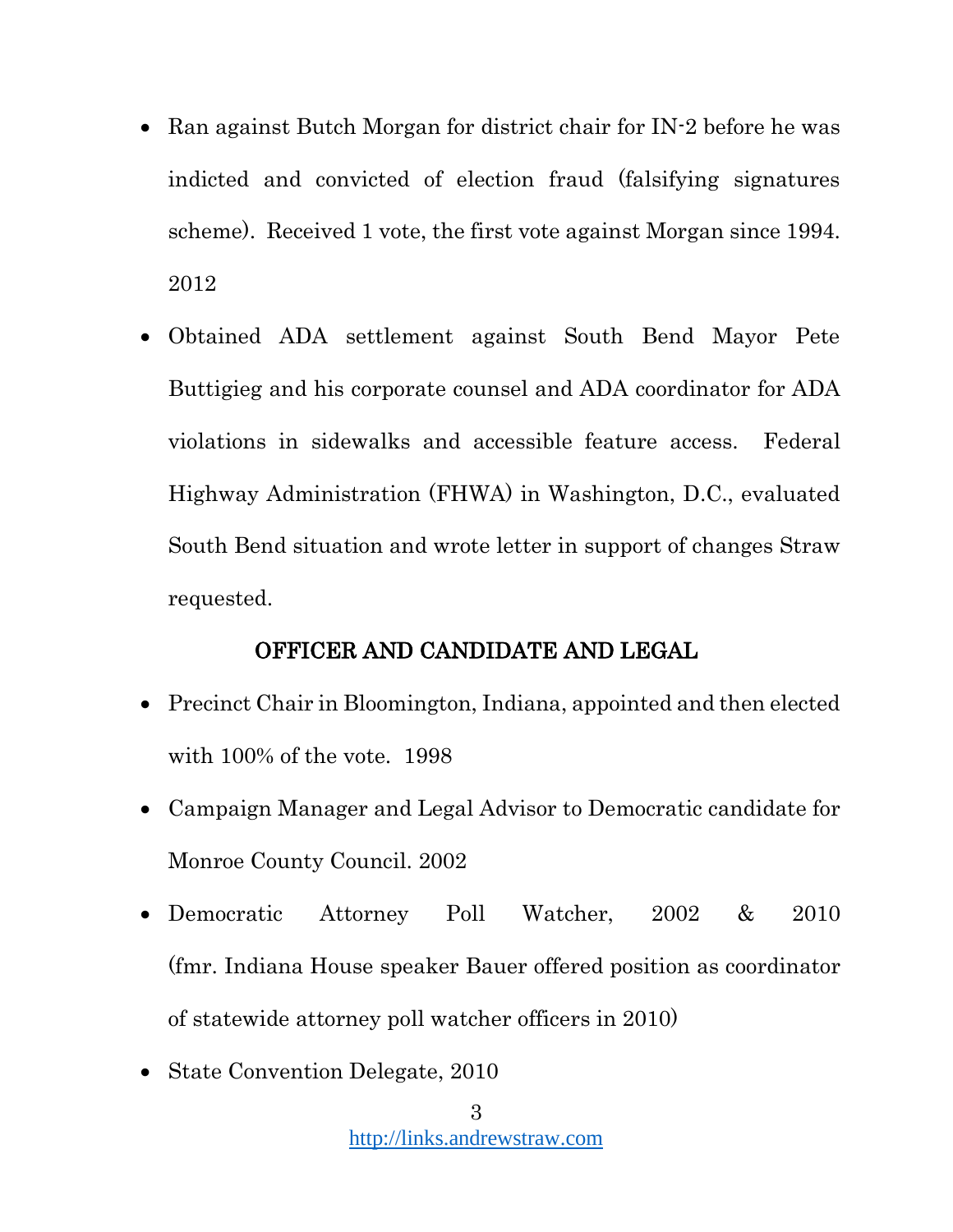- Campaign Manager for Democratic Candidate for State Representative (IN-21), 2010
- Candidate for U.S. House (IN-2) in Democratic Primary. 2011-2012
- Provided legal advice and policy advice to several candidates. Admitted to practice law in Virginia.
- Complainant who initiated Indiana Attorney General disciplinary investigation regarding drunken groping in 2018. Republican Curtis Hill may lose his license and his position. 2018-2020

### ACTIVISM AND WORK IN OTHER PARTIES

## GREEN PARTY –

- Congressional candidate, IN-2. 2012.
- Indiana state delegate at national convention. Jill Stein Electoral College elector candidate. 625 votes. 2012
- Green Party regional leader, Deep South, NZ. 2004-2005

DISABILITY PARTY – Founder February 5, 2013

(Independent 3rd party that allows dual partisanship to advance disability rights)

REPUBLICAN PARTY – Blocked from ballot for Republican congressional race, IL-8, and all disability accommodations rejected.